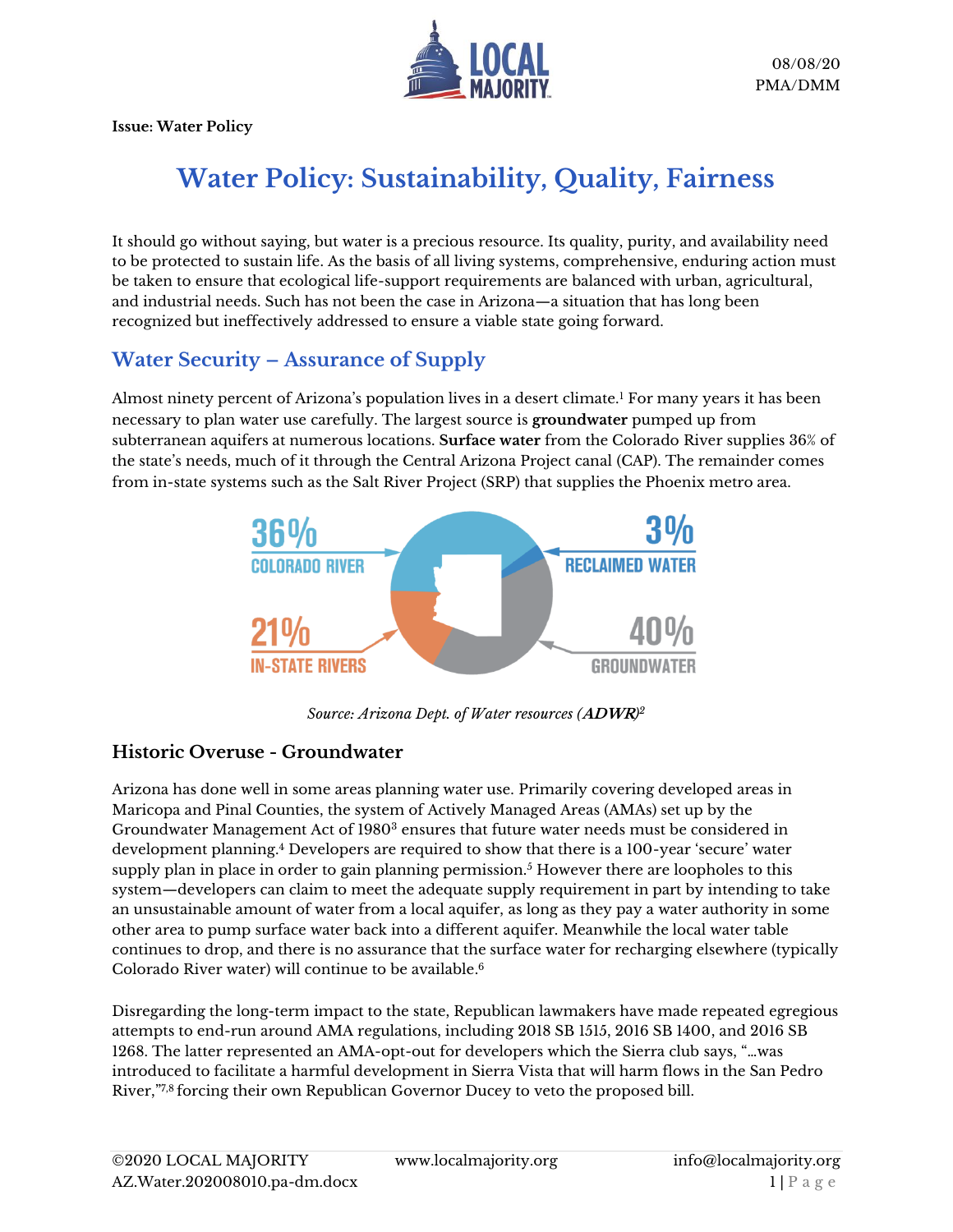

#### Arizona average water levels from 1950s to today



Outside the AMAs there are far fewer restrictions in place, and over-pumping of groundwater has seriously depleted aquifers in many regions.<sup>9</sup> Landowners (increasingly, investors) <sup>10</sup> may drill a well and take out any water they can tap, regardless of how other people's wells are affected.<sup>11</sup> There have also been attempts to buy up land with water rights in order to sell that water to someplace else—a practice sometimes known as 'Buy and Dry.' 12

Almost every measured area in Arizona has seen groundwater levels decline in the last 70 years, very steeply in some areas. Groundwater in Arizona aquifers is mostly **fossil water**. <sup>13</sup> The aquifers were filled over thousands of years and once drained will not recover. Over-pumping has also reduced or entirely dried up many smaller streams.<sup>14</sup>

Proper planning of groundwater usage is impossible without having at least some idea of how much is being taken. Presently there is little requirement that well-draws be measured or reported. Democrats have tried to pass metering legislation for non-AMA areas, such as 2019 SB 1368<sup>15</sup> for example, but have been blocked by the Republican majority.

#### **Historic Overuse – Surface Water**

Surface water availability is also at risk through direct over-use. Dating back to the 1922 Colorado River Compact, water allocations have been based on unrealistically high estimates of how much would be available each year.<sup>16</sup> Climate change has contributed to a 20-year ongoing drought in the Colorado watershed. <sup>17</sup> This has led to record low levels in Lake Mead and is expected to trigger the first round of "tier zero" mandatory water cuts under the recently-agreed Drought Contingency Plan (DCP). <sup>18</sup> Looking ahead, the chart below shows the lake level is likely to hit the next tier of reductions as soon as 2021.<sup>19</sup>

### 24-Month Study - Lake Mead Projections

*Source: CAP <sup>20</sup>*

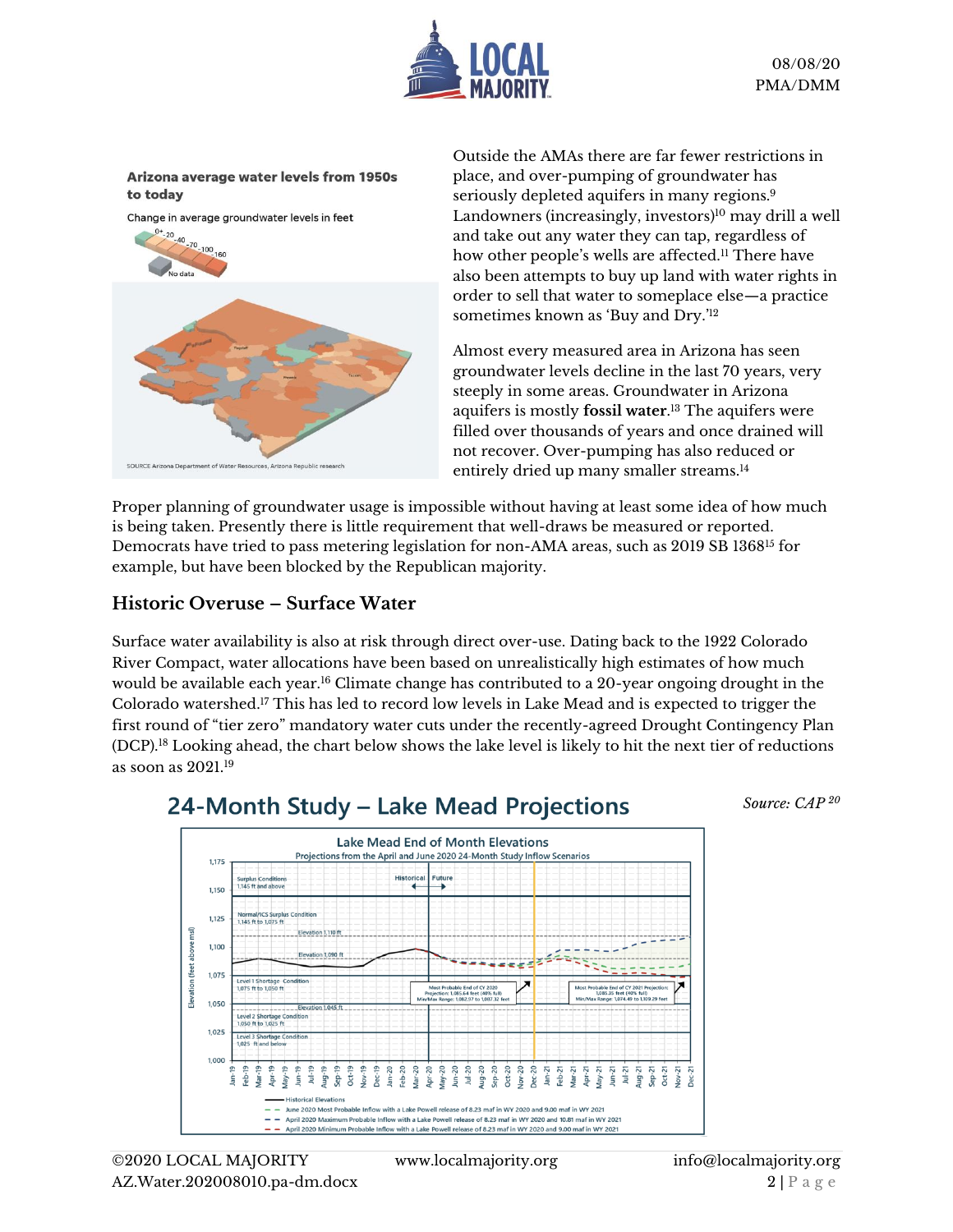

Due to this reduced availability of water from the Colorado River, Arizona's entitlement to water via the CAP will be reduced 12% from non-drought levels. Water rights holders at the bottom of the seniority ladder (including some Pinal County farmers) may see their CAP allowances fall to *zero* by  $2023.^{21}\!\!\operatorname{The DCP}\nolimits$  Amendment bill SB 1227 passed by the Republican majority in  $2019$  substitutes more groundwater pumping to cover the expected shortfall in CAP water. <sup>22</sup> This is no solution at all since groundwater is a finite and dwindling resource which is not being adequately replenished. Under DCP tier zero reductions, the state would not have excess Colorado water available to bank in aquifers in 2020 either, making the over-pumping of well water problem even worse.<sup>23</sup>

#### **Conservation**

As Arizona's population grows, continuing conservation efforts will be needed to stay within a fixed water income.

Many cities have wastewater recycling systems and usage-reduction plans in place. Phoenix, for example, has led the way in addressing water usage through reduction and conservation efforts and now uses no more water than it did 20 years ago despite gaining 400,000 new residents. For consumers, being aware of their 'water footprint' has greatly helped reduce consumption and improve conservation. Republican bill 2020 HB 2675 would have allowed water rights owners to set aside some of their allotted water for temporary water conservation purposes without forfeiting their water rights.<sup>24</sup>





Arizona is a leader in the reuse of **gray water** (used household water recaptured from bathtubs, laundry, sinks, etc.). <sup>26</sup> ADEQ regulations allow for basic gray water irrigation systems to be installed by homeowners without needing a permit.<sup>27</sup> The city of Scottsdale's Advanced Water Treatment Plant goes further. It is the first in the state (and only the third in the nation) to be certified for the direct production of drinking water from gray water. The city has not yet needed to ship purified recycled water directly to customers, but it continues to recharge aquifers with cleansed water for later extraction and use in households.<sup>28</sup> The state should continue to enable the proliferation of gray water and rainwater capture systems as cheap and effective conservation measures.

Large amounts of water are used for agricultural purposes. There exists provision for **Irrigation Non-Expansion Areas** (INAs) under the Groundwater Management Act of 1980.<sup>29</sup> This is a designation that could be used more to limit the growth of cultivation to within what can be supported by available water. Switching to lower-water requirement crops and employing modern techniques such as drip irrigation and lining irrigation ditches can help make sure water is not wasted.<sup>30</sup> It may also prove valuable to offer payment to farmers who fallow some of their land temporarily. 31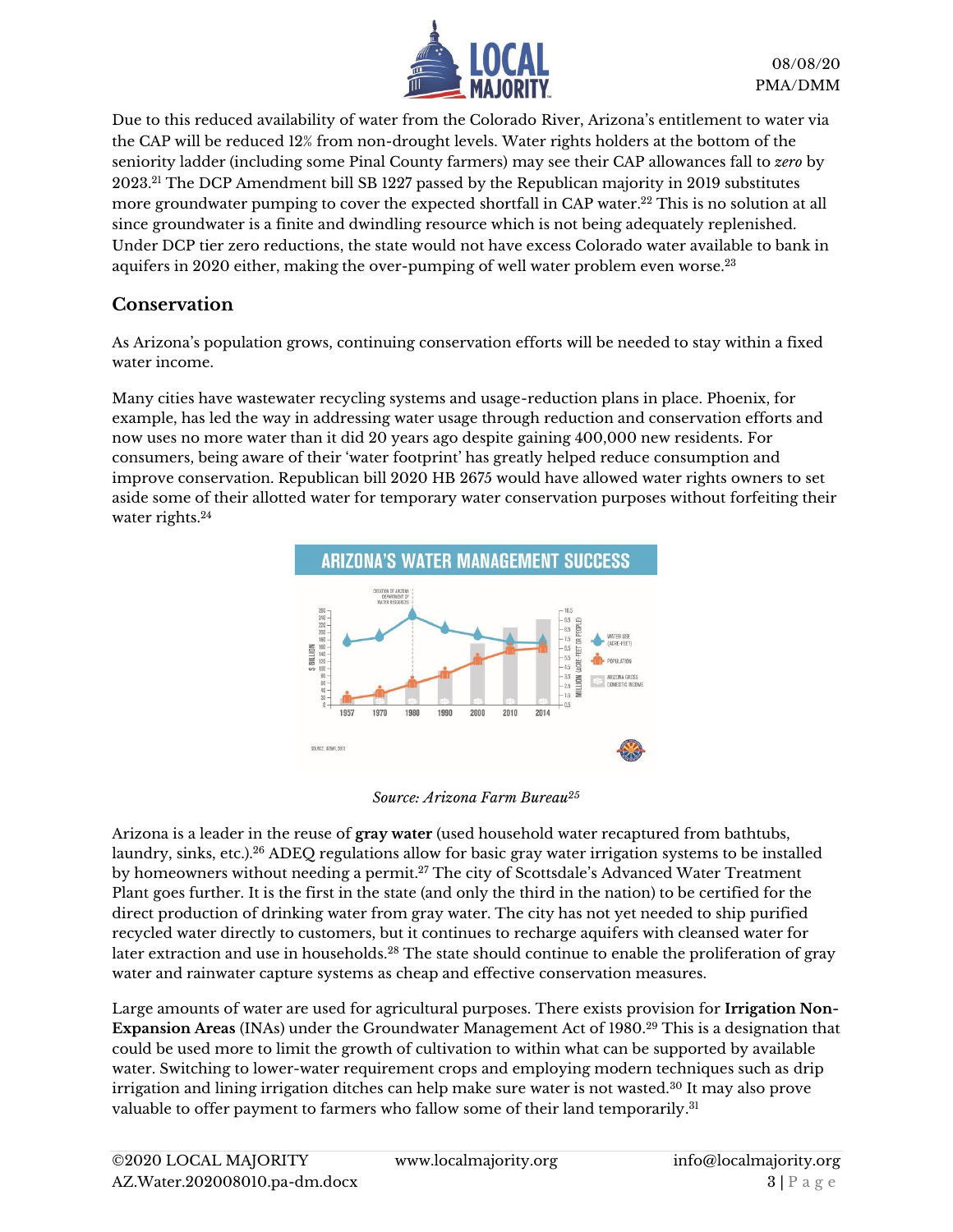

#### **New Water**

In 2016 Governor Ducey initiated the Governor's Water Augmentation Innovation and Conservation Council (GWAICC) within ADWR to explore where future water supply might be found. In addition to continued conservation and reclamation efforts, the committee has identified future sources that broadly amount to either draining untapped existing aquifers or investing in desalination.<sup>32</sup> Neither approach is ultimately satisfactory based on the underlying science.

Draining more-distant aquifers such as those in the Harquahala and Butler Basins is unsustainable, as noted above. Desalination encompasses a variety of methods for recovering pure water from seawater or the brackish groundwater found in some Arizona aquifers and agricultural runoff. Most desalination processes require expensive processing plants, are very energy-intensive, <sup>33</sup> and produce highly-concentrated brine as a waste product.<sup>34</sup> Coastal desalination plants can discharge brine back into the sea, but disposal of waste from an inland plant is difficult and expensive. A further problem is that withdrawing brackish water from aquifers is also a one-time deal—it does not get renewed fast enough to be a renewable source.

The Yuma Desalting Plant was built in the 1990s to explore this method but has been an expensive failure; since its inception it has "operated just three times while costing millions of dollars to maintain."<sup>35</sup> The Federal Bureau of Reclamation is considering re-starting the plant, a move supported by Arizona Republican lawmakers $36$  yet it "may need millions more, even to operate at a small fraction of capacity." $^{37}$  Other groundwater desalination projects have also been proposed. $^{38}$  A more creative solution might be for Arizona to co-fund a coastal desalination operation in California or Mexico, in exchange for increased rights to Colorado River water.<sup>39</sup>

### **Water Quality**

Whether potable or for agricultural use, water must be protected from contamination and disease. States must act to prevent pollution from obvious and not-so obvious sources such as agricultural, industrial, and mining runoff. They must also seek to mitigate pollution from indirect sources such as ash and debris in runoff after forest fires (see 'Effects of Climate Change', below).

#### **Uranium Mining around the Grand Canyon**

Mining operations have serious and long-lasting effects on the landscape which, in turn, may affect water quality. Cancer rates among the Navajo remain historically high even generations after Uranium mining was abandoned on reservation land 40

According to the Grand Canyon Trust, the Canyon's many seeps and springs are at risk of contamination.<sup>41</sup> The area's geology is not wellenough understood to know for certain where toxic runoff will end

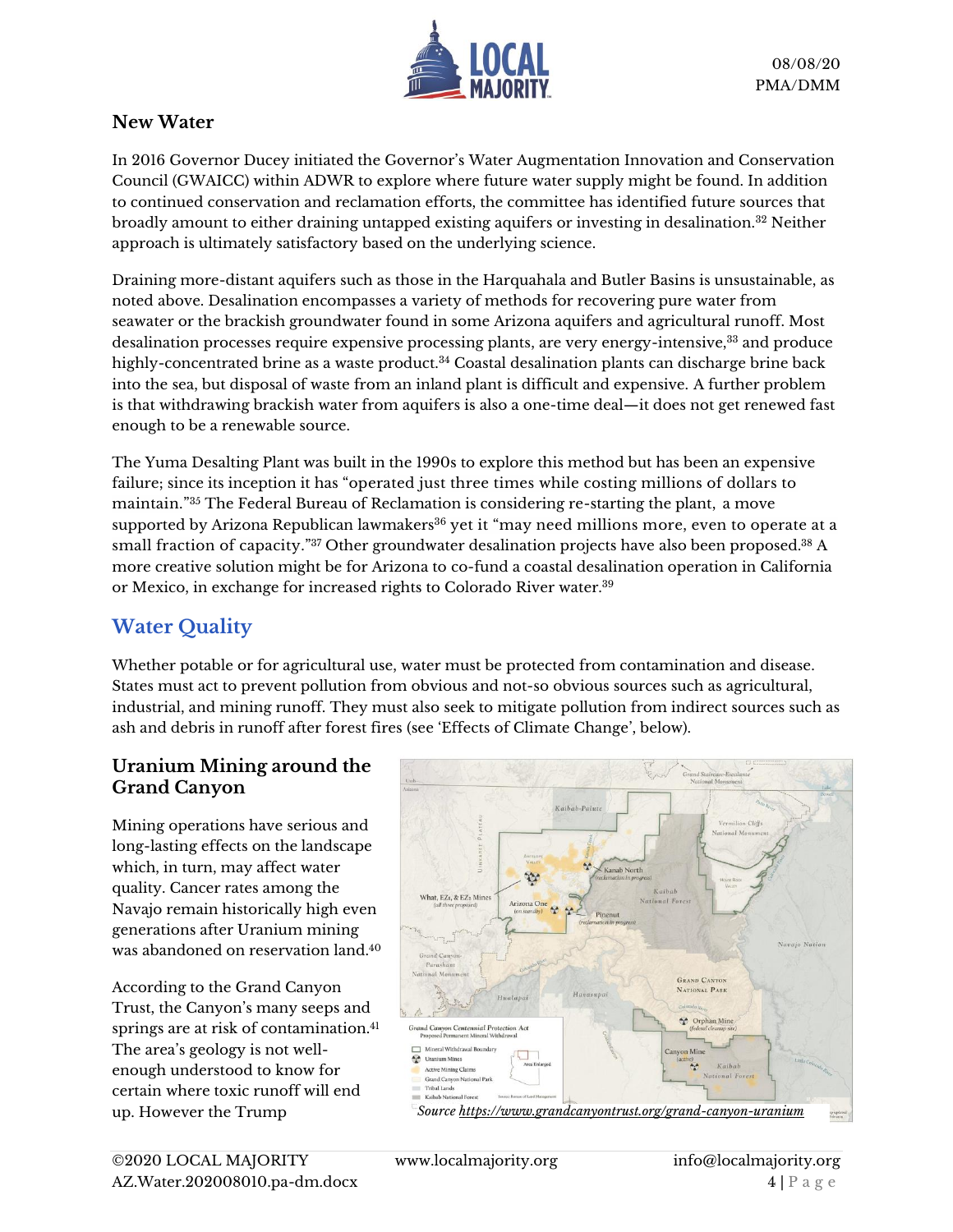

administration sought to kill off funding for a geologic survey of the area in 2019, which would have helped map that area's hydrology. 42

Water pollution is of crucial importance to the Havasupai tribe who live within the Canyon and whose sole water source is a spring-fed creek.<sup>43</sup> Since 2012 there has been a moratorium on mining around the Canyon but it has been under continued legal threat. Denison Mines Corp. has a grandfathered license to operate an unfinished Uranium mine dating from the 1980s.<sup>44</sup> Despite a series of court cases, it looks like this mining operation will be allowed to resume.

Arizona U.S. Senator Kyrsten Sinema has proposed the Grand Canyon Centennial Protection Act to outlaw mining there permanently. <sup>45</sup> It would behoove the state, its citizens, and generations to come to support her in that endeavor.



### **Pollution from Fracking**

'Fracking' (hydraulic fracturing) is a mining technique that relies on injecting chemicals into deep rock under pressure to fracture the rock structure and release oil or gas.<sup>46</sup> In addition to environmental damage and geological effects such as subsidence and tremors, fracking has the potential to pollute the aquifers beneath injection sites. Until the long-term effects of fracking on aquifers are better understood, it should either be delayed or—at the least—subjected to careful monitoring to prevent toxic contaminants from

entering the water supply—an irreversible outcome, should it occur. 47

### **Clean Water Act Coverage**

The Environmental Protection Agency (EPA), under the direction of the Trump administration, has rolled back scores of environmental regulations protecting natural resources across the country. This regressive action has limited the scope of the Clean Water Act of 1972, which heretofore had ensured clean-water regulation of the intermittent waterways, arroyos, and washes that characterize much of Arizona's hydrology. The status of intermittent water flows and isolated wetlands, which had been interpreted as being protected by the Act by prior administrations, has now come under legal challenge. The Trump administration's efforts to eliminate these waters from Clean Water Act protection was challenged by 17 states, yet Arizona's Republican leadership did not join the lawsuit.<sup>48</sup> Congressional action to clarify the Act's scope and explicitly include non-navigable water should be supported if the long-term welfare of the state's resources is to be considered. 49

### **Effects of Climate Change**

Climate change is directly affecting how much water will be available from the Colorado and other rivers as annual rainfall declines.<sup>50</sup> Rising temperatures and more severe drought conditions have indirect effects also, such as the increased frequency of forest fires which pollute the water supply with ash and other toxic runoff. This happened after the Sunflower fire in 2012, when ash and debris washed down all the way into the Salt River. At that time Scottsdale had to shut down its water treatment facility because there was too much organic material in the water, and then faced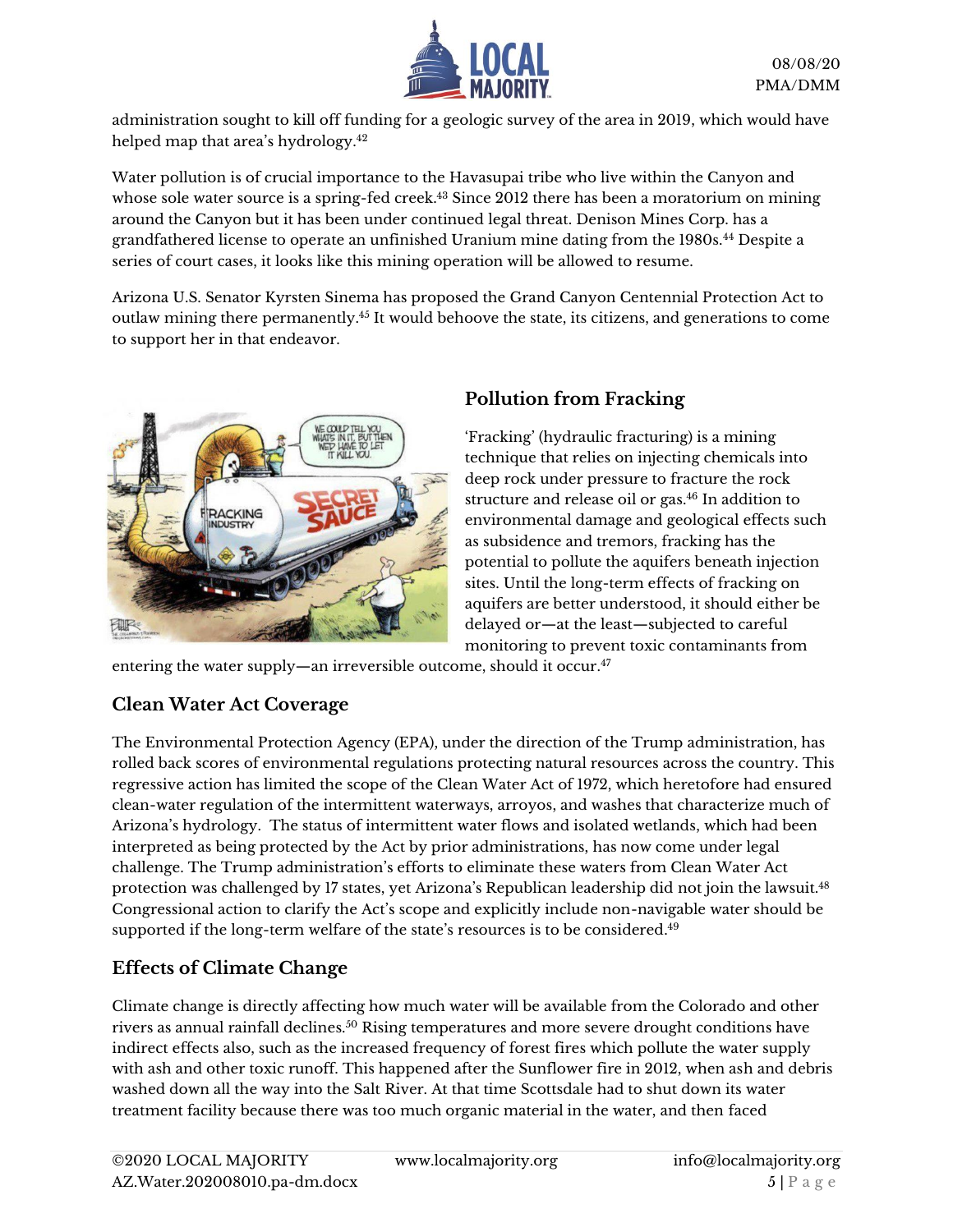

additional costs to dilute and treat the sullied water.<sup>51</sup> The Bighorn fire of 2020 is having a similar effect in the Catalinas north of Tucson.<sup>52</sup>

In light of the continued rise in climate temperatures, Arizona has to factor in damage to the water supply when considering the urgency of action to mitigate climate change.

### **Water for Everyone**

Access to clean running water is something the vast majority of people in this country take for granted. In the Navajo Nation, however, this is currently far from the case. As many as one in three Navajo lack running water, have no sink or flush toilet, and must travel long distances to fetch water in containers.<sup>53</sup> While some prefer preserving this status quo as part of their traditions-based lifestyle free of government interference, and others distrust the Navajo Nation Environmental Protection Agency, all are at risk from contaminated water.



### 30%

Percent of Navajo residents who have to haul water, according to a report from the United Nations



## 54.000

Number of Navajo Nation members without access to a public water system



### S550

Annual cost for residents to haul water, about 2 percent of median household income

#### *Source: Cronkite News / Arizona PBS<sup>54</sup>*

This situation is particularly problematic in the time of the COVID-19 pandemic when the first line of defense is simple handwashing. Following shelter-in-place orders is equally challenging when a third or more of the residents have to leave their homes to haul water back at great distances to survive, much less try and keep communal living environments contagion-free. Without running water and limited access to healthcare facilities, this is a problem for many in rural areas and reservations alike. <sup>55</sup> Public health fundamentally depends on extending adequate provision of running water into all inhabited areas. The inordinate number of COVID-related deaths within the Navajo Nation starkly illustrates what happens when safe water is unavailable.

The risks of the COVID-19 pandemic aside, collecting drinking water from untreated sources puts consumers at increased health risk. In 2011, a study by researchers from Johns Hopkins found extensive bacterial and viral contamination in the Navajo Nation household drinking water and linked it to the increased prevalence of acute gastrointestinal infection, including *E. coli* and parasitic presence in the population there.<sup>56</sup>

### **Water Fairness**

When an industrial farm drills a 2000-foot well causing neighboring farms' wells to dry up, who compensates for that loss? Who pays for water-truck deliveries to households with dried up wells? Who pays householders to drill deeper wells that cost more than half the value of their houses? The answer, painfully illustrated in the *New York Times* article, "The Water Wars of Arizona," is *no one*. 57 The 'law of the largest pump' prevails under a system basing groundwater rights on a "reasonable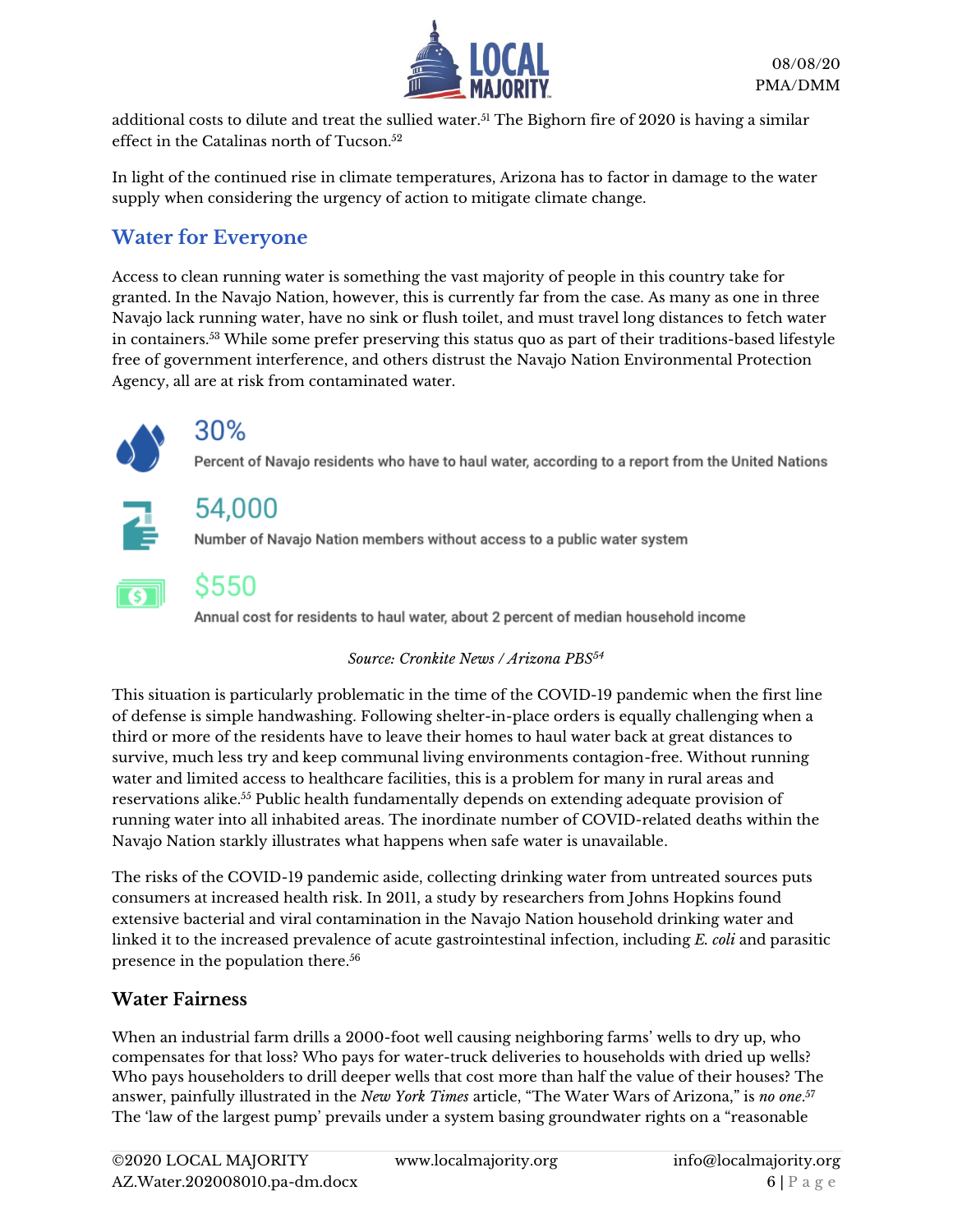

use" doctrine. Dating back to frontier days, the practice grants a landowner the right to pump as much water as they need, as long as it's put to a "reasonable use" such as farming. Hence, there is no recourse when a well goes dry as a result of a neighboring operation. <sup>58</sup> This laissez-faire system worked fine until large industrial farms moved in from the Middle East<sup>59</sup> and elsewhere, taking more than their fair share of water from local residents. Stymied by tradition, local residents and small farmers attempted to put a collaborative system into place, only to fail for lack of consensus and an overwhelming, myopic intolerance of *regulation*.

Given competing corporate farm interests versus citizen's rights, it falls to the state to step up on behalf of small and large landowners alike to address this fundamental unfairness. Bills like 2019 HB 2467, unanimously supported by Democrats, to create local stakeholder committees to examine groundwater depletion and develop potential solutions tailored to each region's needs are a step in the right direction. 60

With regard to surface water regulation, allocations and water rights continue to be debated in the context of dwindling availability under DCP restrictions. The state must remain committed to a fair, open, and transparent process for Colorado River water allocation under the new Arizona Reconsultation Committee (ARC) responsible for implementing allocations under the DCP agreement. Tasked with doing a "complex analysis of how every drop of Colorado River water is allocated and used to support the 40 million people whose livelihoods depend on the river municipal, rural, tribal, industrial, agricultural, environmental interests in the United States and the Republic of Mexico," long-term state support and funding of ARC's efforts is essential.<sup>61</sup>

### **Water for Jobs**

A large part of Arizona's economy is dependent upon water-related revenue including travel, tourism, and outdoor activities. Annual usage of waterways for recreational activities alone contributes an estimated \$7.1 billion to Arizona's GDP.<sup>62</sup> The health and natural beauty of forests, rivers, and the Grand Canyon itself are at risk if the water they depend on is mismanaged or depleted.

Arizona has attracted tourists and new residents in great numbers in the last few decades. But the increasing perception that Arizona is an arid place with triple digit temperatures increasing by the year, prone to forest fires, and lacking effective long-term water management strategies may negatively affect that inflow. The state should be proud of its successes and ongoing commitment to water planning and project a responsible image to potential visitors and residents. Recent steps in that direction should be amplified.

### **Water for Life**

When water users are enumerated, one major aspect is often left out: the environment as a whole. Without an adequate supply of water, entire ecosystems are disrupted. Negative effects follow for both wildlife and people.<sup>63</sup> The state would do well to recognize the category of **Ecological Water** in figuring allocations and projecting future needs.

Overuse of surface water has dried up many of Arizona's river flows to nothing, resulting in the loss of fish species, wildlife, and riparian habitat. It is estimated that up to *90%* of Arizona's original riparian forest habitat has already been lost due to human activity.<sup>64</sup> In order to preserve the dwindling 10% of animals and ecosystems that still survive, it is vital to keep rivers flowing where possible. The sources of surviving rivers such as the San Pedro and Verde are greatly threatened by groundwater pumping. <sup>65</sup> It is critical to recognize that the environment–Mother Nature–has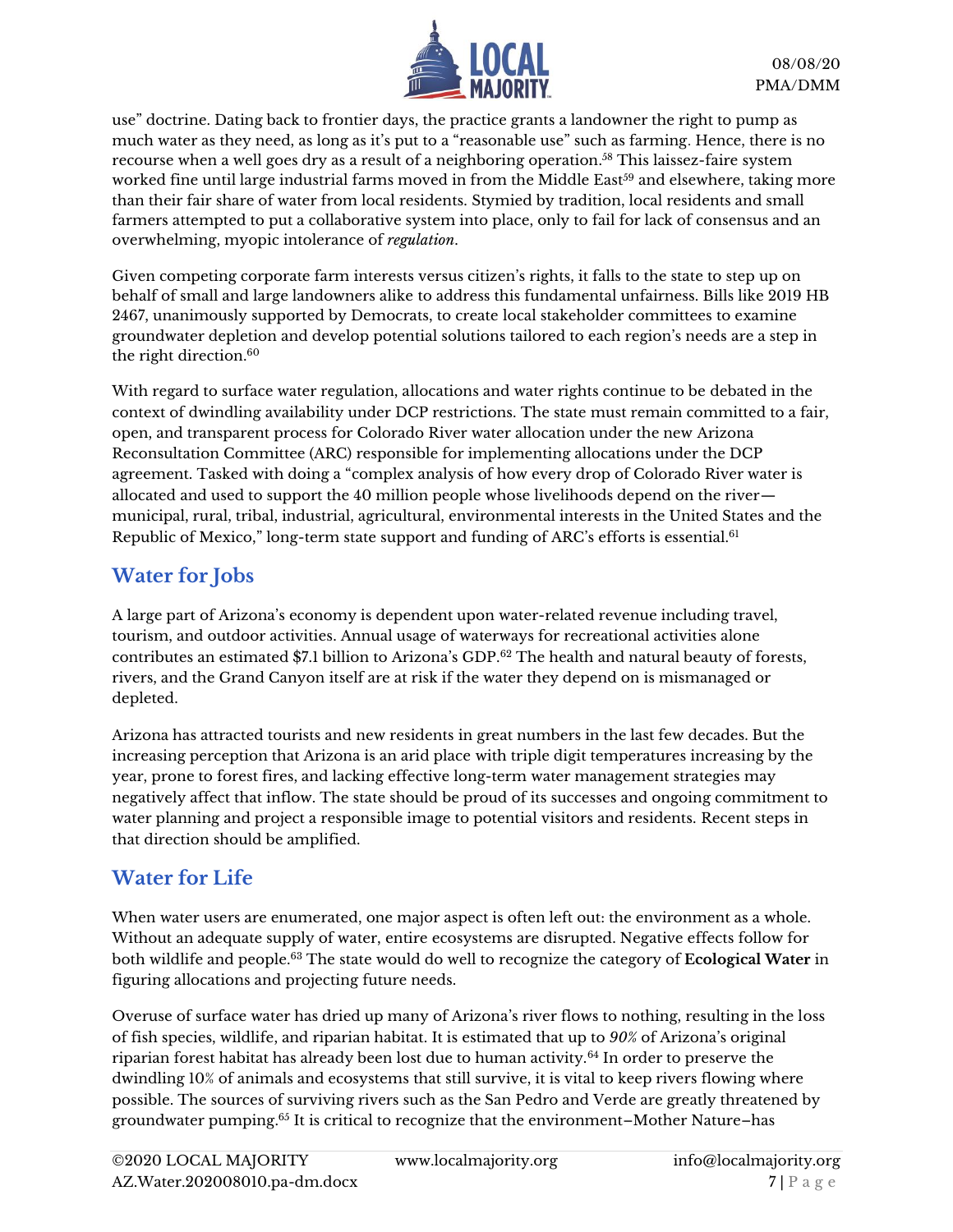

seniority rights to water in order to sustain life. Water usage policy must include set-asides for responsibly preserving habitats and species that would otherwise be irretrievably lost.<sup>66</sup> That includes proper planning for new construction projects such as the Trump administration's expanded border wall which poses ecological peril across the San Pedro as it flows into Arizona. Studies have shown it risks causing further damage to riparian habitats due to the inevitable debris buildup during the monsoon season, choking river flow.<sup>67</sup>

Other ecosystems unique to Arizona are currently in a critical state, affecting animals such as the endangered river otter,<sup>68</sup> southwestern willow flycatcher,<sup>69</sup> and Yaqui catfish<sup>70</sup> among many others. At-risk species and ecosystems must be protected in order to preserve our stunningly beautiful, ecodiverse state.

Last, but certainly not least, the state should continue to work with Tribal and environmental groups to bring back water flow to dried-up rivers where possible. Success stories like the deal with Phoenix that brought flowing water back to the Gila River Indian Community should be expanded and continued.<sup>71</sup> Given the U.S. Supreme Court's recent *McGirt v. Oklahoma* decision on July 9, 2020, expanding tribal lands—with potential precedent for states like Arizona, it may behoove the state to get ahead of the issue through a collaborative approach to equitable water rights restoration.<sup>72</sup>

### **Legislative Priorities**

Arizona is a state that simply cannot afford to let water utilization and appropriations evolve on an ad hoc basis. What worked in Frontier days will not suffice moving forward. Systemic planning, commitment, and funding are required to ensure the state will continue to thrive economically and socially. If the legislature is to act as custodians of Arizona's limited resources—as they are uniquely empowered to do—they would do well to consider:

- Correct the structural deficit over-estimation of water available from the Colorado River:
	- o The Drought Contingency Plan (DCP) is a positive step but is shortsighted and ends in 2026.
	- $\circ$  Water seniority disputes must be resolved to allow comprehensive planning.
	- o Cease negating DCP surface water allocation cuts by pumping more groundwater—a zero-sum game.
	- o Climate change must factor into water availability projections.
- Groundwater draw outside AMAs must be properly measured and regulated.
- Essential environmental and dependent ecosystem needs for water must be considered.
- Prevent end-runs around Arizona's existing water regulations through local pre-emptions.
- Protect river-adjacent counties from 'Buy and Dry' water export tactics.
- Support conservation efforts with reasonable, measurable targets.

A number of water-related bills, some with bipartisan support, were proposed in the 2020 legislative session which adjourned early due to the COVID-19 pandemic. These included important measures to address the problem of proliferation of deep wells for large farm operations and the resulting drying-up of nearby shallower wells. It is essential that the legislature return to these issues when it next convenes.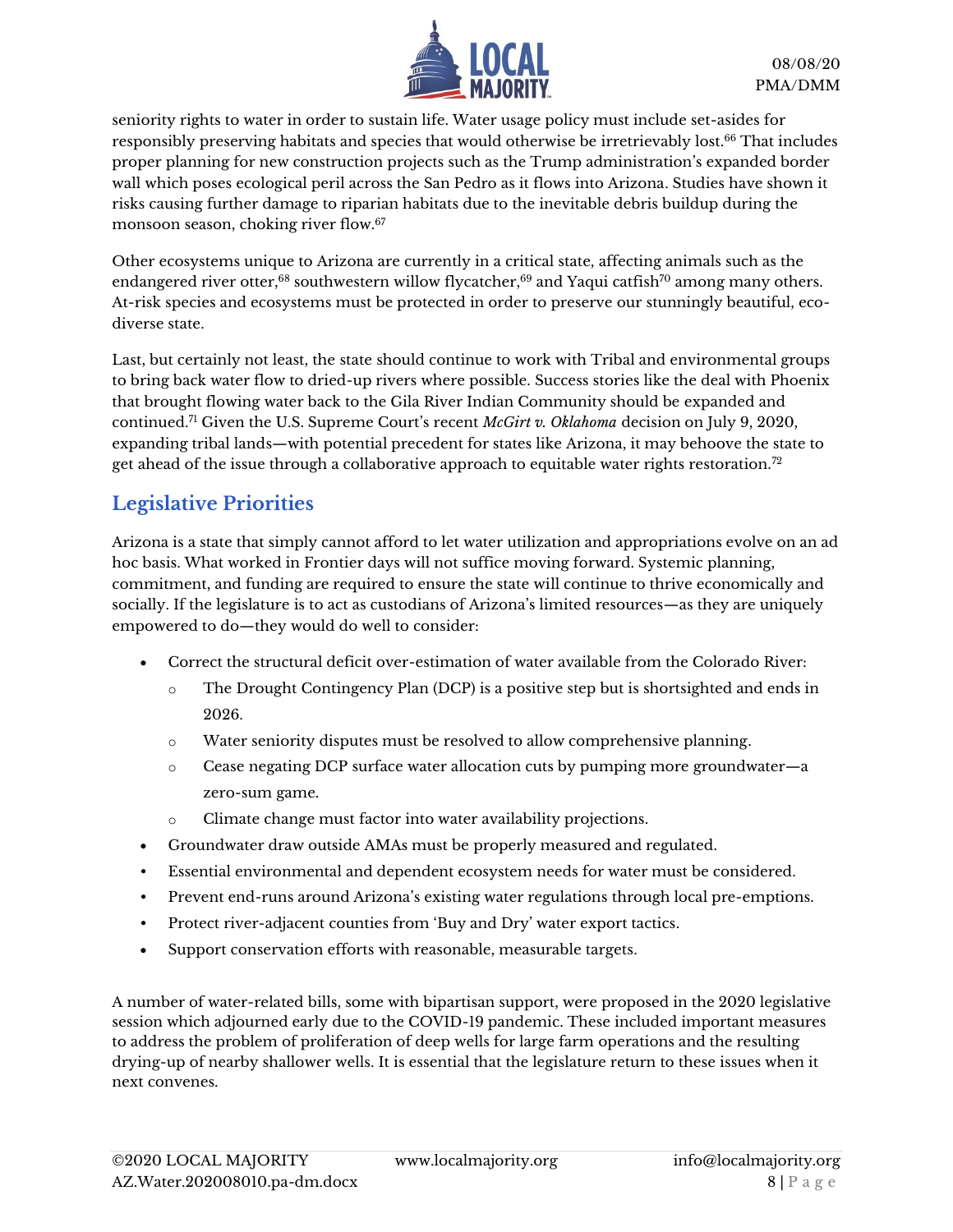

Republicans' thoughts on responsible water policy appear to be evolving in some cases. Republicanproposed 2020 HB 2896 would have allowed counties to designate their own AMA-style regulated area—a Rural Management Area (RMA)—in endangered-groundwater basins.<sup>73</sup> Where such bills are valuable, strong enough, and comprehensive, they may deserve Democratic support.

Some significant water bills and resolutions in recent years are tabulated below.

| <b>Bills</b>  | Issue or Title                                                  | Lead Sponsor                | <b>Most Recent Action</b>       |
|---------------|-----------------------------------------------------------------|-----------------------------|---------------------------------|
| 2020 SB 1465  | Ecological Water;<br>Watersheds Use; Survey                     | Dalessandro (D)             | 2020 Session<br>abandoned       |
| 2020 SB 1405  | Water; Well Metering;<br>Non-Exempt Wells                       | Mendez (D)                  | 2020 Session<br>abandoned       |
| 2020 HB 2880  | <b>Assured Water Supply;</b><br>Availability; Plats             | Roberts (R)                 | 2020 Session<br>abandoned       |
| 2020 HB 2818  | Adjudication; Subflow<br>Wells; Claim; Priority                 | Griffin (R)                 | 2020 Session<br>abandoned       |
| 2020 HB 2758  | Watershed Health; Use;<br>Survey                                | Engel (D)                   | 2020 Session<br>abandoned       |
| 2020 HB 2158  | Water; Well Metering;<br>Non-Exempt Wells                       | Engel (D)                   | 2020 Session<br>abandoned       |
| 2020 HCM 2004 | Yuma Desalting plant -<br>continued operation                   | Griffin (R)                 | 2020 Session<br>abandoned       |
| 2019 SCM 2003 | Grand Canyon; Uranium<br>Mining; Oppose                         | Mendez (D) et al            | Died in Chamber                 |
| 2019 SB 1368  | Water; Well Metering;<br>Non-Exempt Wells                       | Mendez (D) et al.           | Died in Chamber                 |
| 2019 HB 2498  | Hydraulic Fracturing;<br>Prohibition                            | Tsosie (D) et al.           | Died in Chamber                 |
| 2019 HB 2467  | Committees; west basin<br>water users                           | Cobb(R)                     | Signed into Law                 |
| 2019 HB 2475  | Water Use; Criminal<br>Penalty; Wells                           | Bowers (R)                  | Signed into Law                 |
| 2019 HB 2397  | Water Adequacy<br>Requirements, Statewide<br>Application        | Engel (D) et al.            | Died in Chamber                 |
| 2019 HB 2394  | Water Efficient Plumbing                                        | Engel (D) et al.            | Died in Committee               |
| 2018 SB 1494  | Environment;<br>Underground Injection<br><b>Control Program</b> | Griffin (R)                 | Signed into Law                 |
| 2018 SB 1493  | <b>Environmental Quality;</b><br>Dredge Fill Permits            | Griffin (R)                 | Signed into Law                 |
| 2018 SB 1227  | Drought Contingency Plan<br>and Amendments                      | Fann (R), Otondo (D) et al. | (Bipartisan)<br>Signed into law |
| 2018 SB 1515  | Adequate Water Supply;<br><b>County Review</b>                  | Griffin (R)                 | Died in Chamber                 |
| 2017 SB 1412  | Surface Water;<br><b>Adjudication Sequence</b>                  | Griffin (R)                 | Signed into Law                 |
| 2016 SB 1400  | <b>County Water Supply</b><br>Provision; Renewal                | Griffin $(R)$               | Vetoed by Gov.<br>Ducey         |
| 2016 SB 1268  | <b>Adequate Water Supply</b><br>Requirements;<br>Municipalities | Griffin (R) et al.          | Vetoed by Gov.<br>Ducey         |

## *"Water is life," the Navajo say. "Tó éí ííńá."74*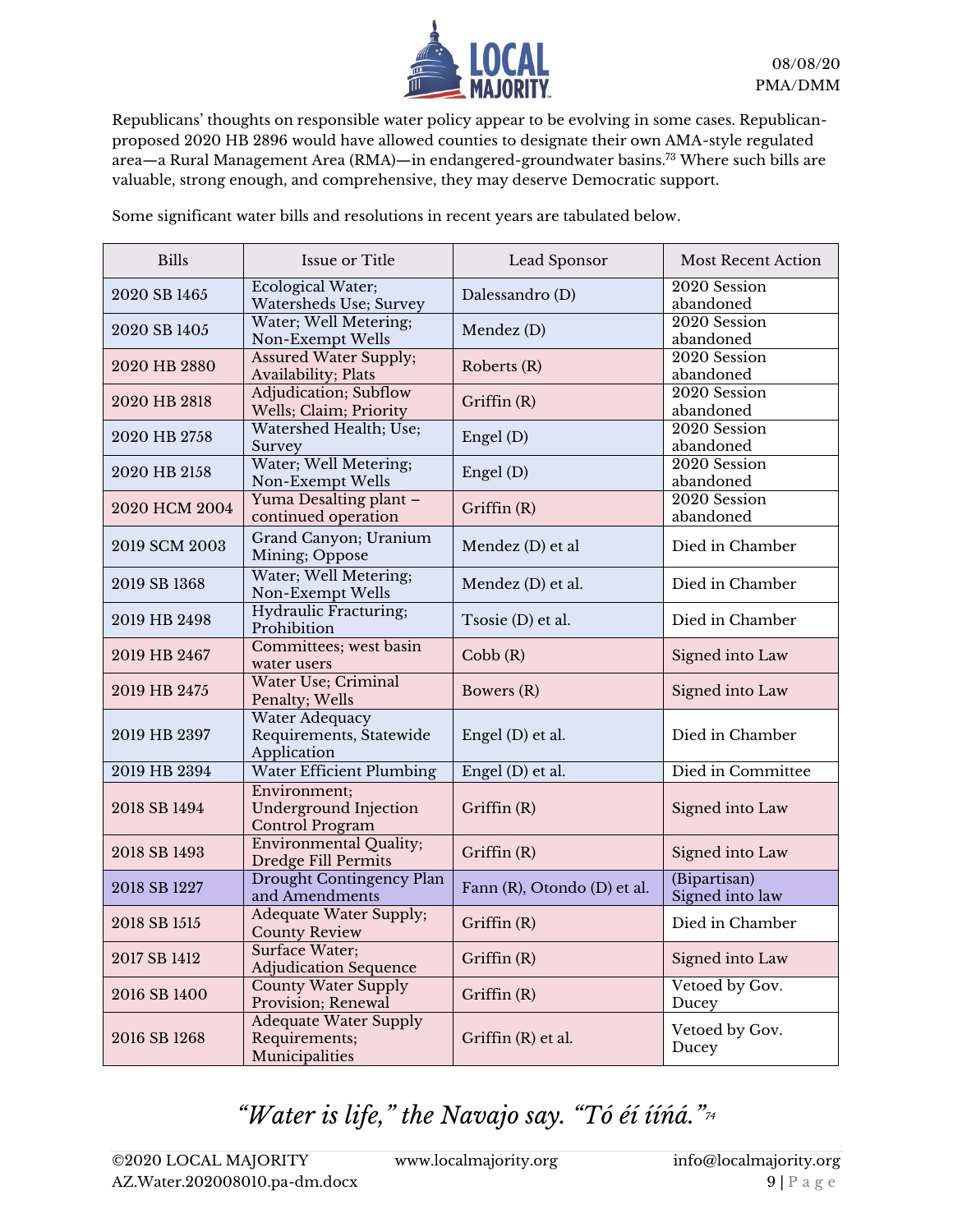

### **Further Resources**

Arizona Department of Environmental Quality (ADEQ) <https://www.azdeq.gov/wqd>

Arizona Department of Water Resources (ADWR) [https://new.azwater.gov](https://new.azwater.gov/)

Arizona Municipal Water Users Association (AMWUA) [https://www.amwua.org](https://www.amwua.org/)

Water for Arizona Coalition [https://www.waterforarizona.com](https://www.waterforarizona.com/)

Arizona State University Kyl Center for Water Policy [https://morrisoninstitute.asu.edu/content/kyl](https://morrisoninstitute.asu.edu/content/kyl-center-water-policy)[center-water-policy](https://morrisoninstitute.asu.edu/content/kyl-center-water-policy)

University of Arizona Water Resources Research Center https://wrrc.arizona.edu

Sierra Club (Grand Canyon Chapter) <https://www.sierraclub.org/arizona>

Audubon Arizona [https://az.audubon.org](https://az.audubon.org/)

<sup>5</sup> <https://new.azwater.gov/aaws>

<sup>6</sup> [https://tucson.com/news/local/ancient-aquifers-are-dropping-as-tucson-s-suburbs-pump](https://tucson.com/news/local/ancient-aquifers-are-dropping-as-tucson-s-suburbs-pump-groundwater/article_f7d43ecf-d7e5-586c-ab4a-62524d5a9427.html#tracking-source=home-trending)[groundwater/article\\_f7d43ecf-d7e5-586c-ab4a-62524d5a9427.html#tracking-source=home-trending](https://tucson.com/news/local/ancient-aquifers-are-dropping-as-tucson-s-suburbs-pump-groundwater/article_f7d43ecf-d7e5-586c-ab4a-62524d5a9427.html#tracking-source=home-trending)

<sup>7</sup> [https://www.sierraclub.org/sites/www.sierraclub.org/files/sce/grand-canyon-](https://www.sierraclub.org/sites/www.sierraclub.org/files/sce/grand-canyon-chapter/legislative_updates/2018/2018%20Environmental%20Report%20Card_Final.pdf)

[chapter/legislative\\_updates/2018/2018%20Environmental%20Report%20Card\\_Final.pdf](https://www.sierraclub.org/sites/www.sierraclub.org/files/sce/grand-canyon-chapter/legislative_updates/2018/2018%20Environmental%20Report%20Card_Final.pdf) (page 9)

<sup>8</sup> [https://www.sierraclub.org/sites/www.sierraclub.org/files/sce/grand-canyon-](https://www.sierraclub.org/sites/www.sierraclub.org/files/sce/grand-canyon-chapter/political_action/2016_Enviro_Report_Card_Final.pdf)

[chapter/political\\_action/2016\\_Enviro\\_Report\\_Card\\_Final.pdf](https://www.sierraclub.org/sites/www.sierraclub.org/files/sce/grand-canyon-chapter/political_action/2016_Enviro_Report_Card_Final.pdf) (pages 13, 12)

<sup>9</sup> [https://www.azcentral.com/in-depth/news/local/arizona-environment/2019/12/05/unregulated-pumping](https://www.azcentral.com/in-depth/news/local/arizona-environment/2019/12/05/unregulated-pumping-arizona-groundwater-dry-wells/2425078001/)[arizona-groundwater-dry-wells/2425078001/](https://www.azcentral.com/in-depth/news/local/arizona-environment/2019/12/05/unregulated-pumping-arizona-groundwater-dry-wells/2425078001/)

<sup>10</sup> [https://www.azcentral.com/in-depth/news/local/arizona-environment/2019/12/05/biggest-water-users-arizona](https://www.azcentral.com/in-depth/news/local/arizona-environment/2019/12/05/biggest-water-users-arizona-farms-keep-drilling-deeper/3937582002/)[farms-keep-drilling-deeper/3937582002/](https://www.azcentral.com/in-depth/news/local/arizona-environment/2019/12/05/biggest-water-users-arizona-farms-keep-drilling-deeper/3937582002/)

<sup>11</sup> [https://www.azcentral.com/story/opinion/op-ed/ej-montini/2019/12/16/why-arizona-water-drained-saudi](https://www.azcentral.com/story/opinion/op-ed/ej-montini/2019/12/16/why-arizona-water-drained-saudi-arabian-farmers/2659993001/)[arabian-farmers/2659993001/](https://www.azcentral.com/story/opinion/op-ed/ej-montini/2019/12/16/why-arizona-water-drained-saudi-arabian-farmers/2659993001/)

<sup>12</sup> <https://kjzz.org/content/1401701/bill-would-ban-water-transfers-river-communities-central-arizona>

<sup>13</sup> <https://www.amwua.org/blog/arizona-aquifers-protecting-the-water-beneath-our-feet>

<sup>14</sup> [https://www.azcentral.com/story/news/local/arizona-environment/2019/07/21/ua-study-explores](https://www.azcentral.com/story/news/local/arizona-environment/2019/07/21/ua-study-explores-groundwater-pumping-and-surface-water-connections/1735959001/)[groundwater-pumping-and-surface-water-connections/1735959001/](https://www.azcentral.com/story/news/local/arizona-environment/2019/07/21/ua-study-explores-groundwater-pumping-and-surface-water-connections/1735959001/)

<sup>15</sup> <https://legiscan.com/AZ/bill/SB1368/2019>

<sup>1</sup> <https://www.census.gov/library/stories/2019/02/fast-growth-in-desert-southwest-continues.html>

<sup>2</sup> <http://www.arizonawaterfacts.com/water-your-facts>

<sup>3</sup> [https://www.azcentral.com/story/opinion/op-ed/joannaallhands/2018/01/04/lessons-groundwater](https://www.azcentral.com/story/opinion/op-ed/joannaallhands/2018/01/04/lessons-groundwater-management-act-saved-arizona/1000061001/)[management-act-saved-arizona/1000061001/](https://www.azcentral.com/story/opinion/op-ed/joannaallhands/2018/01/04/lessons-groundwater-management-act-saved-arizona/1000061001/)

<sup>4</sup> <https://new.azwater.gov/ama>

<sup>16</sup> https://www.newsdeeply.com/water/community/2018/04/18/if-you-understand-history-colorado-rivershortages-are-no-surprise

<sup>17</sup> <https://journals.ametsoc.org/jcli/article/32/23/8181/344319/Causes-for-the-Century-Long-Decline-in-Colorado> <sup>18</sup> [https://www.pinalcentral.com/arizona\\_news/lake-mead-ends-up-with-more-water-than-](https://www.pinalcentral.com/arizona_news/lake-mead-ends-up-with-more-water-than-projected/article_cbda34b0-534b-5ca7-bcdf-73b4da3b24de.html)

[projected/article\\_cbda34b0-534b-5ca7-bcdf-73b4da3b24de.html](https://www.pinalcentral.com/arizona_news/lake-mead-ends-up-with-more-water-than-projected/article_cbda34b0-534b-5ca7-bcdf-73b4da3b24de.html)

<sup>19</sup> <https://www.cap-az.com/documents/departments/planning/colorado-river-programs/ARC-Presentation.pdf>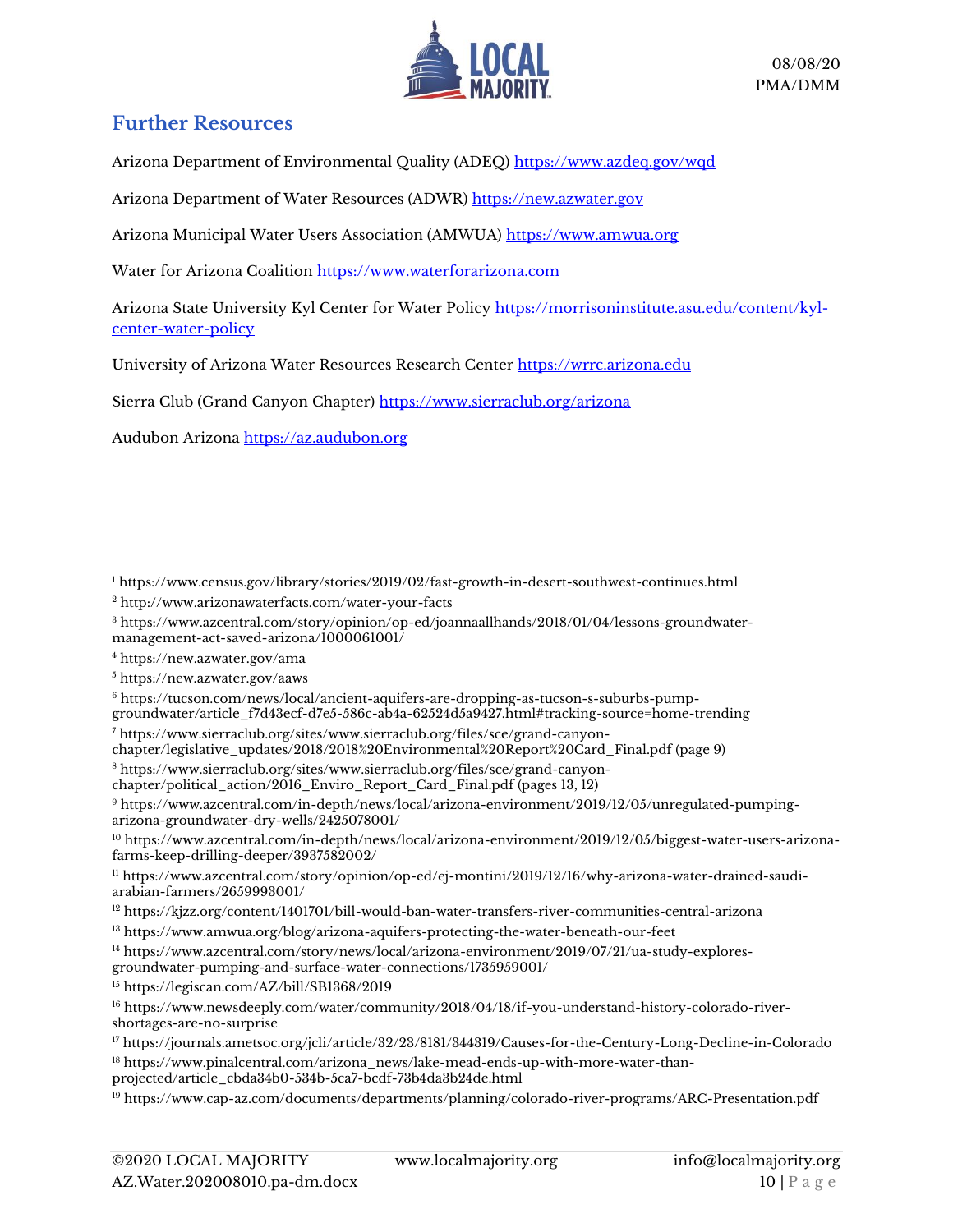

<sup>20</sup> <https://www.cap-az.com/documents/departments/planning/colorado-river-programs/ARC-Presentation.pdf> (Slide 7)

<sup>21</sup> [https://www.azcentral.com/story/news/local/arizona-environment/2020/04/24/arizona-pinal-farmers](https://www.azcentral.com/story/news/local/arizona-environment/2020/04/24/arizona-pinal-farmers-colorado-river-dcp-funding/3012413001/)[colorado-river-dcp-funding/3012413001/](https://www.azcentral.com/story/news/local/arizona-environment/2020/04/24/arizona-pinal-farmers-colorado-river-dcp-funding/3012413001/)

<sup>22</sup> [https://www.sierraclub.org/sites/www.sierraclub.org/files/sce/grand-canyon-](https://www.sierraclub.org/sites/www.sierraclub.org/files/sce/grand-canyon-chapter/legislative_updates/2019/2019%20Environmental%20Report%20Card_Final.pdf)

[chapter/legislative\\_updates/2019/2019%20Environmental%20Report%20Card\\_Final.pdf](https://www.sierraclub.org/sites/www.sierraclub.org/files/sce/grand-canyon-chapter/legislative_updates/2019/2019%20Environmental%20Report%20Card_Final.pdf) (page 9)

<sup>23</sup> [https://www.azcentral.com/story/news/local/arizona-environment/2020/04/24/arizona-pinal-farmers](https://www.azcentral.com/story/news/local/arizona-environment/2020/04/24/arizona-pinal-farmers-colorado-river-dcp-funding/3012413001/)[colorado-river-dcp-funding/3012413001/](https://www.azcentral.com/story/news/local/arizona-environment/2020/04/24/arizona-pinal-farmers-colorado-river-dcp-funding/3012413001/)

<sup>24</sup> [https://www.sierraclub.org/sites/www.sierraclub.org/files/sce/grand-canyon-](https://www.sierraclub.org/sites/www.sierraclub.org/files/sce/grand-canyon-chapter/legislative_updates/2020/Sierra%20Club%202020%20Legislative%20Update%20%2311.pdf)

[chapter/legislative\\_updates/2020/Sierra%20Club%202020%20Legislative%20Update%20%2311.pdf](https://www.sierraclub.org/sites/www.sierraclub.org/files/sce/grand-canyon-chapter/legislative_updates/2020/Sierra%20Club%202020%20Legislative%20Update%20%2311.pdf)

<sup>25</sup> <https://www.azfb.org/public-policy/issues/water>

<sup>26</sup> <https://wrrc.arizona.edu/grey-water-as-resource>

 $^{27}$  <https://legacy.azdeq.gov/environ/water/permits/download/graybro.pdf>

<sup>28</sup> <https://www.scottsdaleaz.gov/water/recycled-water>

<sup>29</sup> <https://new.azwater.gov/ama>

<sup>30</sup> <https://wrrc.arizona.edu/sites/wrrc.arizona.edu/files/Arroyo-7-24-2015.pdf>

<sup>31</sup> <https://www.sustainablewaters.org/beef-its-where-the-water-goes/>

<sup>32</sup>[https://new.azwater.gov/sites/default/files/Long%20Term%20Water%20Augmentation%20Options%20Executive](https://new.azwater.gov/sites/default/files/Long%20Term%20Water%20Augmentation%20Options%20Executive%20Summary.pdf) [%20Summary.pdf](https://new.azwater.gov/sites/default/files/Long%20Term%20Water%20Augmentation%20Options%20Executive%20Summary.pdf)

<sup>33</sup> [https://www.forbes.com/sites/quora/2017/09/07/why-desalination-isnt-the-answer-to-the-worlds-water](https://www.forbes.com/sites/quora/2017/09/07/why-desalination-isnt-the-answer-to-the-worlds-water-problems/#4fa2d6434737)[problems/#4fa2d6434737](https://www.forbes.com/sites/quora/2017/09/07/why-desalination-isnt-the-answer-to-the-worlds-water-problems/#4fa2d6434737)

<sup>34</sup> [https://www.scientificamerican.com/article/slaking-the-worlds-thirst-with-seawater-dumps-toxic-brine-in](https://www.scientificamerican.com/article/slaking-the-worlds-thirst-with-seawater-dumps-toxic-brine-in-oceans/)[oceans/](https://www.scientificamerican.com/article/slaking-the-worlds-thirst-with-seawater-dumps-toxic-brine-in-oceans/)

<sup>35</sup> [https://cronkitenews.azpbs.org/2018/05/02/yuma-plant-meant-to-conserve-water-will-cost-millions-to](https://cronkitenews.azpbs.org/2018/05/02/yuma-plant-meant-to-conserve-water-will-cost-millions-to-update/)[update/](https://cronkitenews.azpbs.org/2018/05/02/yuma-plant-meant-to-conserve-water-will-cost-millions-to-update/)

<sup>36</sup> [https://www.sierraclub.org/sites/www.sierraclub.org/files/sce/grand-canyon-](https://www.sierraclub.org/sites/www.sierraclub.org/files/sce/grand-canyon-chapter/legislative_updates/2020/Sierra%20Club%202020%20Legislative%20Update%20%2311.pdf)

[chapter/legislative\\_updates/2020/Sierra%20Club%202020%20Legislative%20Update%20%2311.pdf](https://www.sierraclub.org/sites/www.sierraclub.org/files/sce/grand-canyon-chapter/legislative_updates/2020/Sierra%20Club%202020%20Legislative%20Update%20%2311.pdf)

<sup>37</sup> [https://cronkitenews.azpbs.org/2018/05/02/yuma-plant-meant-to-conserve-water-will-cost-millions-to](https://cronkitenews.azpbs.org/2018/05/02/yuma-plant-meant-to-conserve-water-will-cost-millions-to-update/)[update/](https://cronkitenews.azpbs.org/2018/05/02/yuma-plant-meant-to-conserve-water-will-cost-millions-to-update/)

<sup>38</sup> <https://azwaterblueprint.asu.edu/feature/water-augmentation-concepts> (Brackish Groundwater Tab)

<sup>39</sup> <https://morrisoninstitute.asu.edu/content/future-desalination-arizona>

<sup>40</sup> [https://www.npr.org/sections/health-shots/2016/04/10/473547227/for-the-navajo-nation-uranium-minings](https://www.npr.org/sections/health-shots/2016/04/10/473547227/for-the-navajo-nation-uranium-minings-deadly-legacy-lingers)[deadly-legacy-lingers](https://www.npr.org/sections/health-shots/2016/04/10/473547227/for-the-navajo-nation-uranium-minings-deadly-legacy-lingers)

<sup>41</sup> <https://www.grandcanyontrust.org/too-precious-mine>

<sup>42</sup>[https://www.grandcanyontrust.org/sites/default/files/resources/Uranium\\_Mining\\_Grand\\_Canyon\\_Region\\_201](https://www.grandcanyontrust.org/sites/default/files/resources/Uranium_Mining_Grand_Canyon_Region_2019.pdf) [9.pdf](https://www.grandcanyontrust.org/sites/default/files/resources/Uranium_Mining_Grand_Canyon_Region_2019.pdf) (page 8)

<sup>43</sup> <https://www.grandcanyontrust.org/too-precious-mine> (video)

<sup>44</sup> [http://cronkitenewsonline.com/2011/11/opponents-challenge-court-ruling-that-let-arizona-uranium-mine](http://cronkitenewsonline.com/2011/11/opponents-challenge-court-ruling-that-let-arizona-uranium-mine-reopen/index.html)[reopen/index.html](http://cronkitenewsonline.com/2011/11/opponents-challenge-court-ruling-that-let-arizona-uranium-mine-reopen/index.html)

<sup>45</sup> <https://www.congress.gov/bill/116th-congress/senate-bill/3127?s=1&r=6>

<sup>46</sup> [https://www.wmicentral.com/news/navajo\\_county/the-fracking-dilemma-is-the-risk-worth-the](https://www.wmicentral.com/news/navajo_county/the-fracking-dilemma-is-the-risk-worth-the-reward/article_f0b5d873-7f6d-549f-997e-e71d2748308f.html)[reward/article\\_f0b5d873-7f6d-549f-997e-e71d2748308f.html](https://www.wmicentral.com/news/navajo_county/the-fracking-dilemma-is-the-risk-worth-the-reward/article_f0b5d873-7f6d-549f-997e-e71d2748308f.html)

<sup>47</sup> <https://www.nofrackingaz.org/testing-home-post-1>

<sup>48</sup> [https://www.azcentral.com/story/news/local/arizona-environment/2020/06/23/tribes-environmentalists-sue](https://www.azcentral.com/story/news/local/arizona-environment/2020/06/23/tribes-environmentalists-sue-stop-rollback-clean-water-act-protections/3236470001/)[stop-rollback-clean-water-act-protections/3236470001/](https://www.azcentral.com/story/news/local/arizona-environment/2020/06/23/tribes-environmentalists-sue-stop-rollback-clean-water-act-protections/3236470001/)

<sup>49</sup> [https://www.azcentral.com/story/news/local/arizona-environment/2020/06/23/tribes-environmentalists-sue](https://www.azcentral.com/story/news/local/arizona-environment/2020/06/23/tribes-environmentalists-sue-stop-rollback-clean-water-act-protections/3236470001/)[stop-rollback-clean-water-act-protections/3236470001/](https://www.azcentral.com/story/news/local/arizona-environment/2020/06/23/tribes-environmentalists-sue-stop-rollback-clean-water-act-protections/3236470001/)

<sup>50</sup> <https://19january2017snapshot.epa.gov/sites/production/files/2016-09/documents/climate-change-az.pdf>

<sup>51</sup> [https://www.phoenixnewtimes.com/news/how-monsoons-and-wildfires-can-ruin-arizonas-water-supply-](https://www.phoenixnewtimes.com/news/how-monsoons-and-wildfires-can-ruin-arizonas-water-supply-11336440)[11336440](https://www.phoenixnewtimes.com/news/how-monsoons-and-wildfires-can-ruin-arizonas-water-supply-11336440)

<sup>52</sup> [https://tucson.com/news/local/blackened-runoff-seen-in-tucson-area-wash-may-be-just-the-beginning-flood](https://tucson.com/news/local/blackened-runoff-seen-in-tucson-area-wash-may-be-just-the-beginning-flood-experts-warn/article_9fe9fa53-3626-5e74-8f62-5cc25ba8b81c.html?utm_source=tucson.com&utm_medium=newsletter&utm_campaign=top5)[experts-warn/article\\_9fe9fa53-3626-5e74-8f62-](https://tucson.com/news/local/blackened-runoff-seen-in-tucson-area-wash-may-be-just-the-beginning-flood-experts-warn/article_9fe9fa53-3626-5e74-8f62-5cc25ba8b81c.html?utm_source=tucson.com&utm_medium=newsletter&utm_campaign=top5)

[5cc25ba8b81c.html?utm\\_source=tucson.com&utm\\_medium=newsletter&utm\\_campaign=top5](https://tucson.com/news/local/blackened-runoff-seen-in-tucson-area-wash-may-be-just-the-beginning-flood-experts-warn/article_9fe9fa53-3626-5e74-8f62-5cc25ba8b81c.html?utm_source=tucson.com&utm_medium=newsletter&utm_campaign=top5)